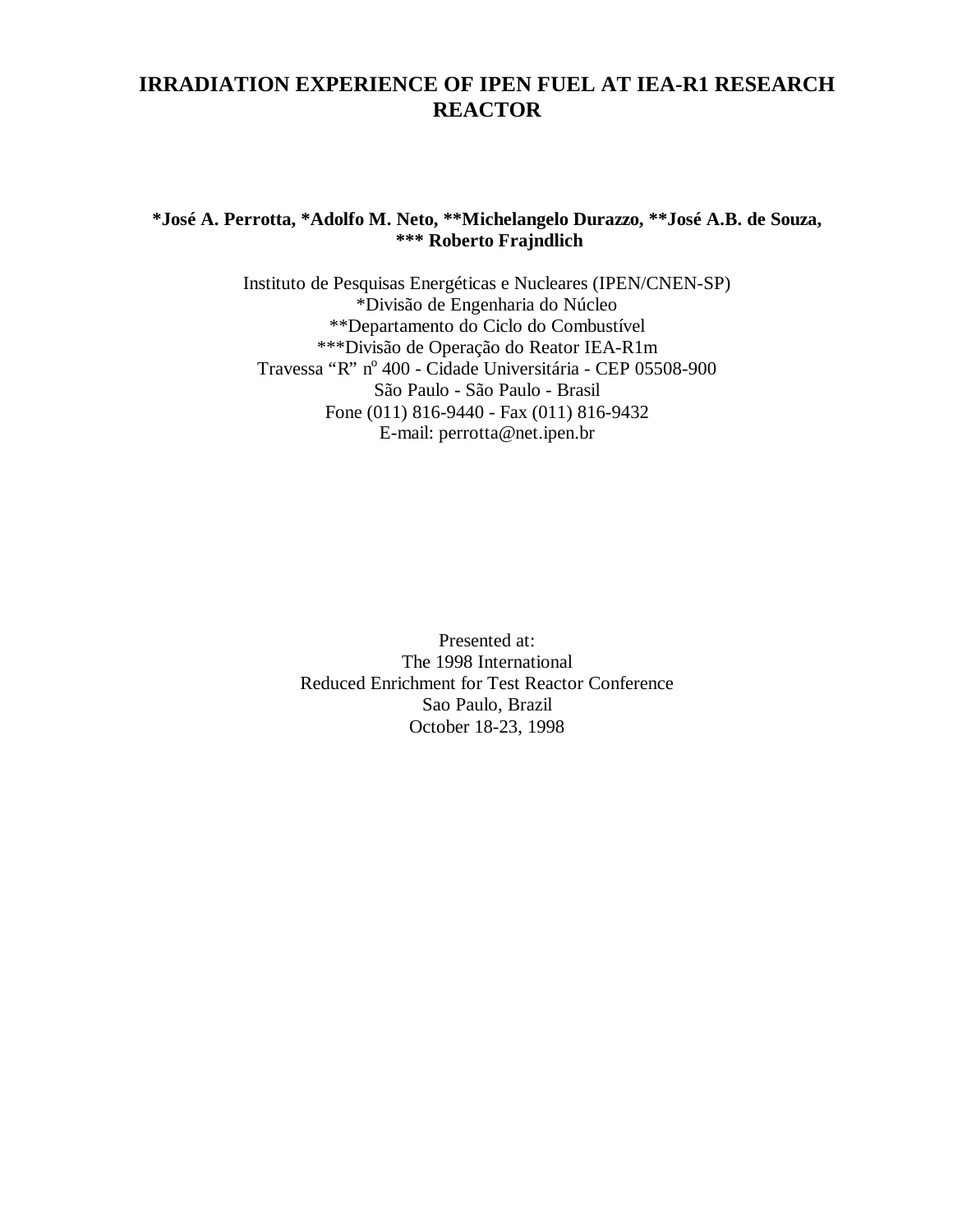#### **IRRADIATION EXPERIENCE OF IPEN FUEL AT IEA-R1 RESEARCH REACTOR**

### **\*José A. Perrotta, \*Adolfo M. Neto, \*\*Michelangelo Durazzo, \*\*José A.B. de Souza, \*\*\* Roberto Frajndlich**

Instituto de Pesquisas Energéticas e Nucleares (IPEN/CNEN-SP) \*Divisão de Engenharia do Núcleo \*\*Departamento do Ciclo do Combustível \*\*\*Divisão de Operação do Reator IEA-R1m Travessa "R" nº 400 - Cidade Universitária - CEP 05508-900 São Paulo - São Paulo - Brasil Fone (011) 816-9440 - Fax (011) 816-9432 E-mail: perrotta@net.ipen.br

#### **ABSTRACT**

IPEN/CNEN-SP produces, for its IEA-R1 Research Reactor, MTR fuel assemblies based on  $U_3O_8$ -Al dispersion fuel type. Since 1985 a qualification program on these fuel assemblies has been performed. Average <sup>235</sup>U burnup of 30 % and peak burnup of 50% was already achieved by these fuel assemblies. This paper presents some results acquire, by these fuel assemblies, under irradiation at IEA-R1 Research Reactor.

#### **INTRODUCTION**

The IEA-R1 Reactor of IPEN/CNEN-SP is a pool type reactor in operation since 1957. It operated at 2 MW up to 1997 when its power was increased to 5 MW. Today the reactor operates with a core arrangement of 25 LEU fuel assemblies which are designed and produced by IPEN. The program for autonomous serial fuel assemblies production started at IPEN in the 80's, motivated by the political constraint for buying these fuels abroad and the necessity to maintain the reactor in operation. Due to IPEN previous experience in fuel development, LEU  $U_3O_8$ -Al dispersion fuel was chosen to be used. Previous papers of the authors presented the history and strategy of LEU fuel development and utilization in IPEN.<sup>[1,2]</sup> Up to 1996 IPEN produced fuel assemblies with 1.9 gU/cm<sup>3</sup> in the fuel plate meat and since 1996 has been producing fuels with 2.3 gU/cm<sup>3</sup>. This paper presents some relevant aspects observed in the irradiation of these fuels.

#### **FUEL QUALIFICATION PROGRAM**

Brazil has no hot cell laboratories for testing irradiated fuels or irradiated materials. Irradiation and post-irradiation analysis of miniplates and full size plates at foreign countries would be very expensive and there were no budget for this. As IPEN fuel specification was conservative for a dispersion fuel and as the power of reactor is low it was decided to take the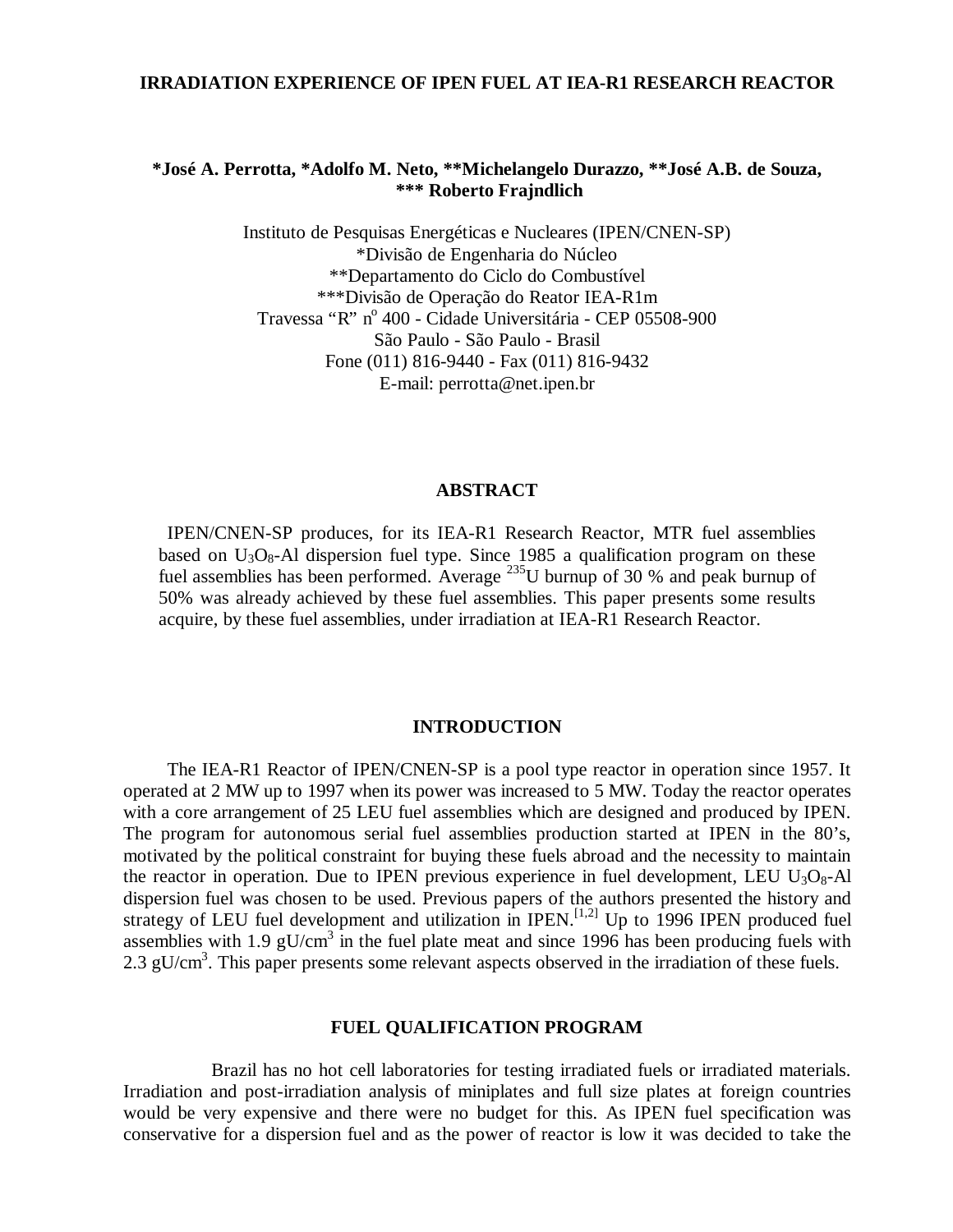risk of testing and evaluating , in pile, the fuel performance along the reactor operation. A sequence of testing events and procedures was set to qualify the fuel.<sup>[3]</sup> It started with irradiation of some miniplates at the border of the reactor core just to identify any abnormal event. A fuel element assembly with only two fuel plates (the external plates) and 16 aluminum plates was placed in the core to start fuel qualification (July 1985). After this, a fuel element assembly with 10 fuel plates and 8 aluminum plates was also placed in the core (November 1985). These two fuel element assemblies were identified as the precursor fuels and a periodic monitoring and evaluation was done upon them. After good experience with the precursor fuels it was decided to start loading standard fuel element assemblies in the reactor core (September 1988). The criteria adopted was that each IPEN fuel element assembly had to start irradiation at peripheral positions of the core, with lower power densities, up to 4 % burnup (almost one year of irradiation) and then it could go to higher power density positions in the core. It was decided that the precursor fuels had to stay in the core up to the time that a complete fuel assembly could equal their burnup. The last precursor fuel assembly was taken out of the reactor core with 18% burnup (average).

The program of evaluation has been consisted of the following items:

#### i) *monitoring:*

reactor power; time of operation; inlet and outlet water temperature in the core; water pH; water conductivity; chloride content in water; radiochemistry analysis of reactor water.

## ii) *calculation*

neutron flux calculation at the position of each fuel assembly; burnup calculation; temperature distribution for each fuel assembly.

# ii) *inspection:*

periodically underwater visual inspection ; eventual sipping test of fuel assembly, gamma scanning for burnup determination and profile, control rod drop profile inside control fuel assembly during scram.

Periodically reports are done and sent to regulatory authorities showing the results of this qualification program. [4]

**Neutronic Calculations.** Neutronic calculations are done in order to determine, for each fuel assembly, the average flux (thermal and fast) and the average burnup at each core configuration and power history. Table 1 presents the actual burnup history for each fuel assembly. Figures 1 and 2 show the evolution of average thermal flux and burnup for the first fuel assembly (IEA-130).

**Thermohydraulic Calculation.** The reactor water temperatures at core inlet and outlet are measured during the reactor operation. Based on these temperatures thermohydraulic analysis is performed, for each fuel assembly, to determining temperature profile at each core configuration and power history. The calculated values are based on nominal specifications and also considering the tolerances and uncertainties to obtain the maximum possible values of temperature. Table 2 shows typical values of temperature for fuel assemblies at IEA-R1 with 25 fuel assemblies in core.

**Reactor Water Radiochemistry Analysis.** Samples of the reactor pool water are weekly collected for radiochemical analysis by gamma spectrometry. Nuclides determination as  $^{131}$ I,  $^{133}$ I,  $137Cs$ ,  $140Ba$ , and  $239Nb$  can give indication of failure in fuel assemblies. According to the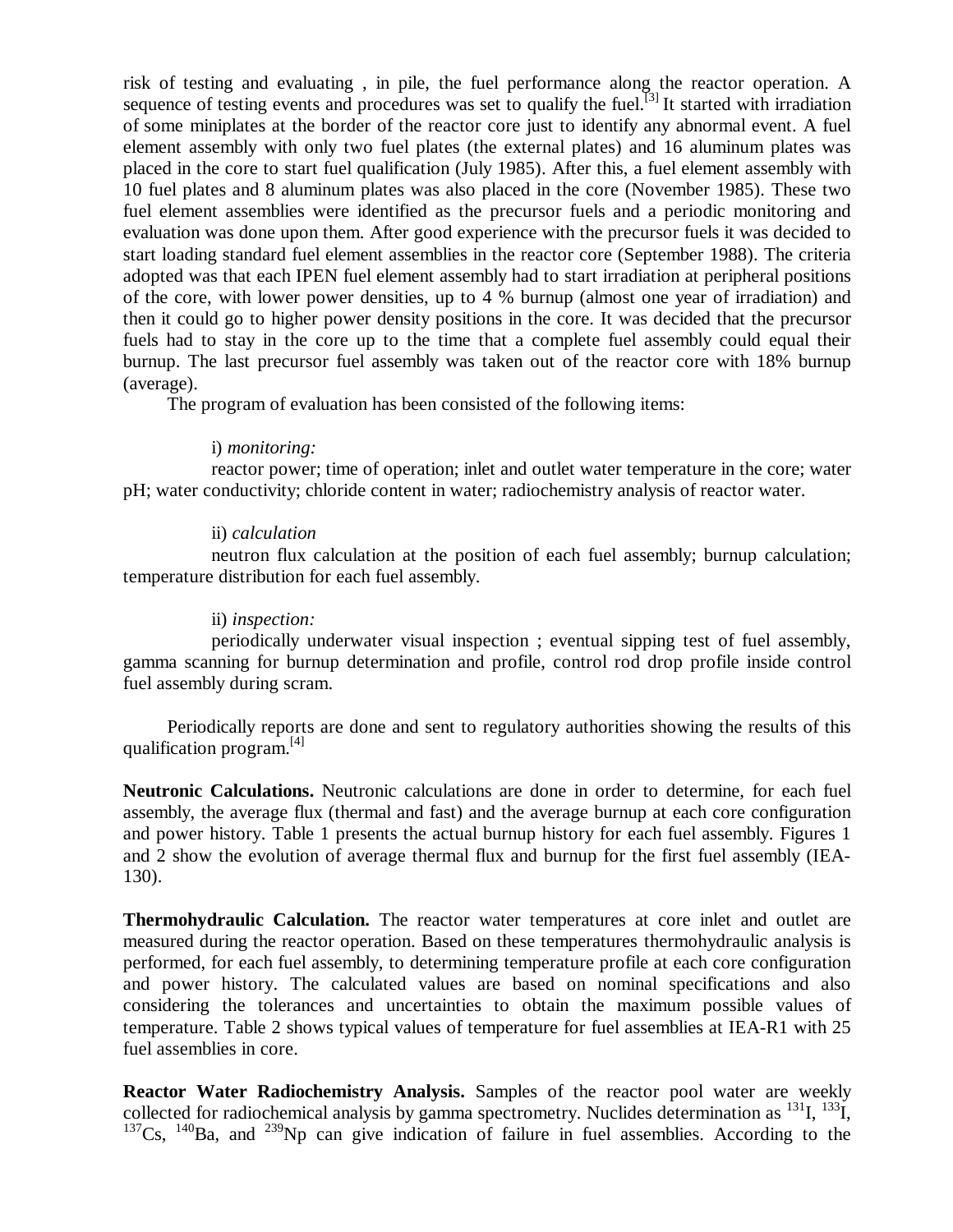qualification program, if any increase on the historical values of the nuclides concentration in reactor water is observed, sipping tests and visual inspections on all core fuels assemblies have to be done in order to identify the origin of this increase. The reactor pool water has a typical background activity level. More than one hundred irradiated fuels assemblies are storage at the reactor pool and some of them are more than 40 years inside the pool. Some of these old fuels present corrosion pits with  $137$ Cs liberation to water.<sup>[5]</sup> Up to now no increase on nuclides concentration at the reactor water has been noticed during irradiation using IPEN fuel assemblies at IEA-R1 reactor. Figure 3 shows an example of some radioactive nuclides concentration history for the reactor pool water

| Fuel           | U density             | In core      | In core                  | Average        |
|----------------|-----------------------|--------------|--------------------------|----------------|
| Assembly       |                       | loading date | discharging              | Burnup         |
|                |                       |              | date                     |                |
|                | (gU/cm <sup>3</sup> ) | (dd/mm/yy)   | (dd/mm/yy)               | $(\% ^{235}U)$ |
| <b>IEA-130</b> | 1.9                   | 05/09/1988   | 02/07/1997               | 36.1           |
| <b>IEA-131</b> | 1.9                   | 16/02/1989   | 02/07/1997               | 31.5           |
| <b>IEA-132</b> | 1.9                   | 20/02/1990   | 02/07/1997               | 27.4           |
| <b>IEA-133</b> | 1.9                   | 11/06/1990   | 02/07/1997               | 29.7           |
| <b>IEA-134</b> | 1.9                   | 21/09/1990   | 19/12/1997               | 27.2           |
| <b>IEA-135</b> | 1.9                   | 21/09/1990   | 02/07/1997               | 30.9           |
| IEA-136        | 1.9                   | 21/09/1990   | 19/12/1997               | 25.4           |
| <b>IEA-137</b> | 1.9                   | 21/09/1990   |                          | 28.7           |
| IEA-138*       | 1.9                   | 25/11/1991   | 02/03/1998               | 29.7           |
| IEA-139*       | 1.9                   | 20/07/1992   | 02/03/1998               | 30.3           |
| <b>IEA-140</b> | 1.9                   | 01/10/1993   |                          | 24.8           |
| <b>IEA-141</b> | 1.9                   | 01/10/1993   |                          | 23.4           |
| IEA-143        | 1.9                   | 13/12/1994   | $\overline{a}$           | 21.4           |
| <b>IEA-144</b> | 1.9                   | 16/10/1995   | $\overline{a}$           | 17.2           |
| <b>IEA-145</b> | 1.9                   | 16/10/1995   | L,                       | 17.0           |
| IEA-146*       | 1.9                   | 16/09/1994   | $\overline{\phantom{0}}$ | 24.5           |
| IEA-147*       | 1.9                   | 23/03/1995   | L,                       | 24.6           |
| <b>IEA-148</b> | 1.9                   | 16/10/1995   | $\overline{a}$           | 17.1           |
| <b>IEA-149</b> | 1.9                   | 10/06/1996   |                          | 15.4           |
| <b>IEA-150</b> | 1.9                   | 10/06/1996   |                          | 15.3           |
| <b>IEA-151</b> | 1.9                   | 15/11/1996   |                          | 13.4           |
| <b>IEA-152</b> | 1.9                   | 12/05/1997   |                          | 7.7            |
| IEA-153        | 2.3                   | 15/11/1996   | L,                       | 11.5           |
| <b>IEA-154</b> | 2.3                   | 12/05/1997   |                          | 8.5            |
| <b>IEA-155</b> | 2.3                   | 08/09/1997   | $\overline{\phantom{0}}$ | 4.7            |
| <b>IEA-156</b> | 2.3                   | 08/09/1997   | $\overline{\phantom{0}}$ | 6.3            |
| <b>IEA-157</b> | 2.3                   | 08/09/1997   | $\overline{a}$           | 6.5            |
| <b>IEA-158</b> | 2.3                   | 08/09/1997   | $\overline{\phantom{0}}$ | 6.4            |
| <b>IEA-159</b> | 2.3                   | 08/09/1997   | -                        | 6.7            |
| <b>IEA-160</b> | 2.3                   | 08/09/1997   | $\overline{a}$           | 4.6            |
| IEA-161        | 2.3                   | 08/01/1998   | -                        | 5.3            |
| IEA-162        | 2.3                   | 08/01/1998   |                          | 4.0            |
| IEA-166*       | 2.3                   | 02/03/1998   | $\overline{\phantom{0}}$ | 4.4            |
| IEA-167*       | 2.3                   | 02/03/1998   |                          | 4.4            |
| $\sim$         | $-1.11$               |              |                          |                |

|  | Table 1. Irradiation Data (up to July 1998) |  |  |
|--|---------------------------------------------|--|--|
|--|---------------------------------------------|--|--|

\*. Control Fuel Assemblies

Table 2. F.A Temperature Typical Values

|                                                         | 2 MW           | 5 MW           |
|---------------------------------------------------------|----------------|----------------|
| Cladding Maximum<br>Temperature (nominal)               | $50^{\circ}$ C | $75^{\circ}$ C |
| Fuel Maximum<br>Temperature (nominal)                   | $52\text{ °C}$ | 78 °C          |
| Cladding Maximum<br>Temperature (with<br>uncertainties) | $73^{\circ}$ C | 94 °C          |



Figure 1. Average Thermal Flux for IEA-130.



Figure 2. Average Burnup for IEA-130.



Figure 3. Water Radioactive Nuclides Activity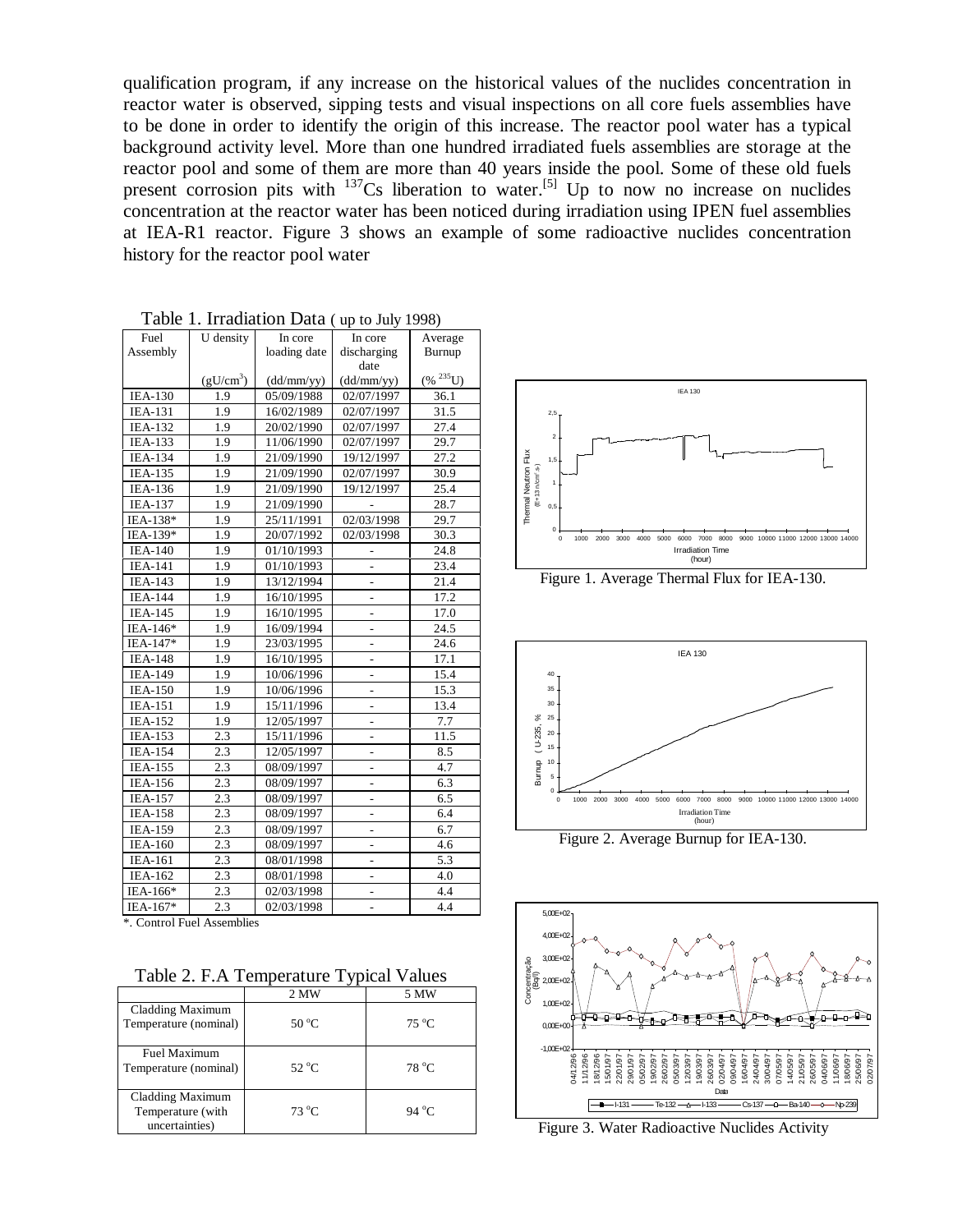**Water Chemical Analysis.** The chemical characteristic of the reactor pool water is important for corrosion rate determination of fuel cladding. The reactor water technical specifications are suitable to lower the general corrosion of aluminum used as cladding of the fuel plates. These specifications are: 5.5<pH<6.5; conductivity < 2  $\mu$ S/cm<sup>2</sup>; and chlorides < 0.2 ppm. The values observed during all operation time were within the technical specifications.

**Visual Inspection.** The fuel assemblies with highest burnup are usually inspected by visual means to verify their general condition. Mechanical damage, gross deflections or blisters , and corrosion of the outer plates can be detected by this technique. The fuel assemblies to be inspected are taken out of the core and hung, by a tool, at 2 meters deep from the pool water surface. At the beginning of the qualification program visual inspection was performed with the help of a lens. Now it is used an underwater radiation resistant TV camera for the inspection. Some relevant points observed in these inspections are listed below.

i) *H2 liberation from the interface between the fuel plate and support plate.* Due to the galvanic pair between the aluminum of the fuel plate cladding (Al 1060) and the aluminum of the lateral support plate (Al 6262 T6), and due to the stagnant water channel in this region of mechanical fixing, there's a significant liberation of  $H_2$  gas as a consequence of the local corrosion of the Al 1060 when the fresh fuel is put inside water.<sup>[6]</sup> This was first observed at fuel assembly IEA-130 after one day of irradiation at the reactor. A procedure was established to leave the fresh fuel for a period of one week hung inside the pool water before to load it in the core. This allows enough time for the gross amount of  $H_2$  to be released. Figure 4 shows the analysis of  $H_2$  liberation for the fuel IEA-131 before loading in the reactor core.



Figure 4 – Gas Liberation from Fuel Assembly

ii) *Shades of the oxide layer at the fuel plate*. The fuel plates show, at their surface, shades that goes from the dark gray to almost white. These shades are associated with the thickness of the oxide layer in the surface of the plate and related to the neutron flux, surface temperature of the plate and aluminum composition. These shades are more intense at the middle of the plate, where is located the maximum surface temperature, and change their intensity along irradiation from gray to white and then reverse from white to dark. These shade turned more visible when the reactor power was increased from 2 to 5 MW showing the dependency with the neutron flux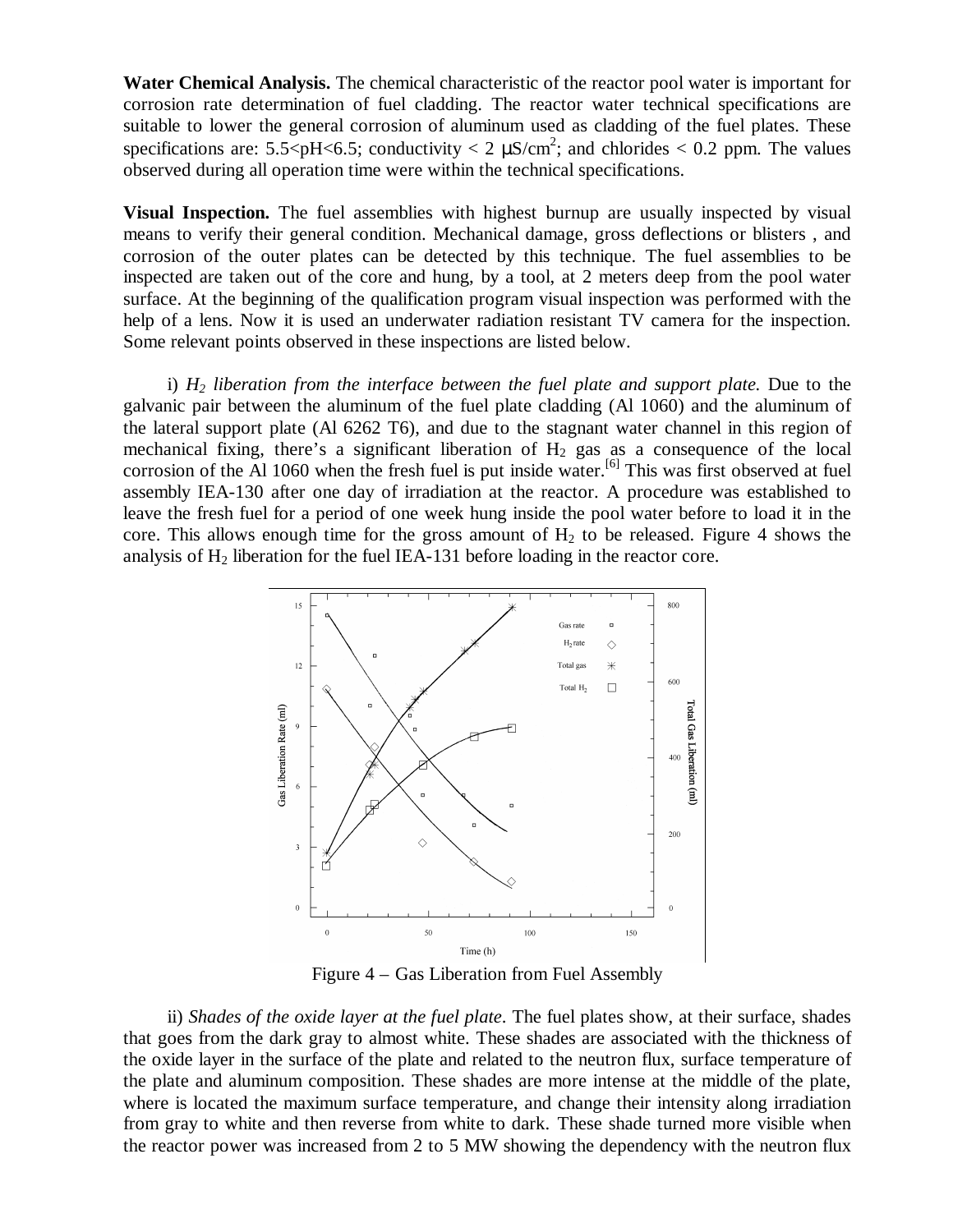and temperature. These shades can be seen at the fuel plate surface (cladding of Al 1060) but can not be seen at the lateral support plate (Al 6262). Figure 5 shows an example of these shades in a fuel assembly after the reactor started operation at 5 MW. For reactor operation at 2 MW and for the fuel assembly IEA-130 that was taken out of the reactor, these oxide layer were adherent to the plate surface and could no be removed by the soft action of a brush (inside the reactor pool), and did not imposed any limitation for this fuel operation at the reactor.



Figure 5 – Shades at Fuel Assembly

iii) *Corrosion pits*. The spent fuel assemblies are stored in stainless steel racks at the reactor pool. Due to the galvanic pair between the stainless steel and the aluminum of the fuel plate cladding, corrosion pits appear at the fuel plates. This was observed in the old fuel assemblies that are stored in pool for many years but also happened to a fresh non irradiated fuel. The fuel assembly number IEA-142 was put inside pool water and stayed for 56 days inside the storage rack. When this fuel assembly was catch to be load in the core it was noticed, visually, that there were many corrosion pits at the external plates in the region where the plate was in contact with the stainless steel of the storage rack. The pits had average diameter of 400 to 500 μmm and 150 μmm of depth. Because of this depth (the cladding has nominal thickness of 380 μmm and minimum of 250 μmm) it was decided not to use this assembly in the reactor core. It was then disassembled. It was observed that only the external plate of the assembly had pits and these pits were just in the outside face that was in contact with the stainless steel. All other fuel plates were in perfect conditions. The internal fuel plates were used to produce a new fuel assembly. This corrosion is not a fuel assembly design problem but a storage rack design problem. Today the spent fuel assemblies that come out of the core are stored in aluminum racks.

iv) *Fuel assembly deformation*. There were no visible deformation at the fuel assemblies as a consequence of irradiation in the reactor core. The visual inspection of water channels between fuel plates did not indicate any visible (gross) dimensional change (no measurement using equipment were done, all analysis were qualitative). Small scratches were noticed at the external surfaces but they were originated by the fuel assembly handling.

**Control Rod Drop Test.** Control fuel assembly is the one in which the control rod is inserted. This control fuel assembly has less fuel plates than the standard fuel assembly (12 compared to 18) and has the guides for the control blade (fork type) of the control rod, and has also the dashpot system at the top of the assembly. Control rod drop test permits to analyze the time of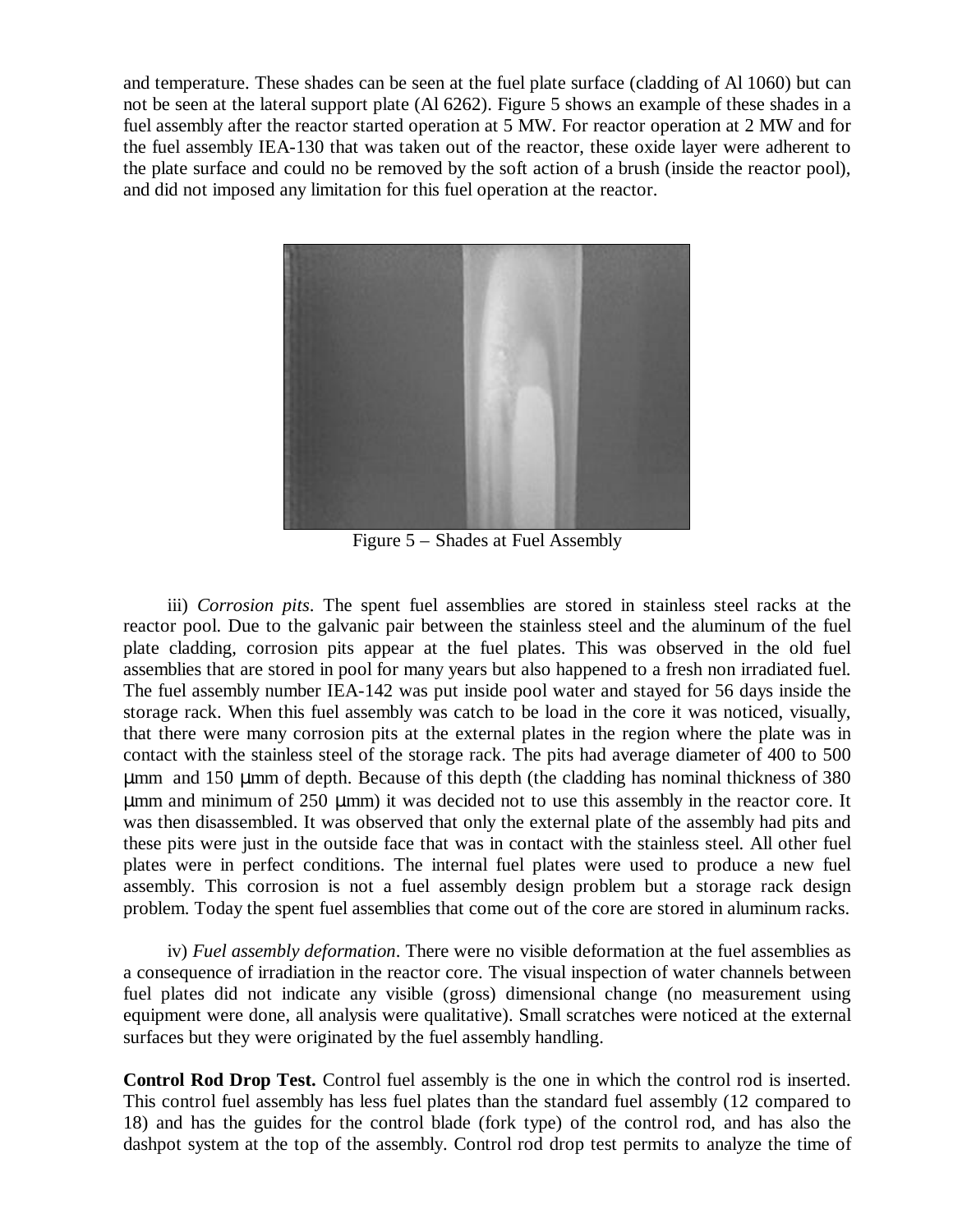control element insertion, during scram action, and also the profile of this insertion. Curves of displacement, velocity and acceleration versus time permit to analyze the performance of this safety system, but also permit to have an evidence of the good performance of the fuel assembly under irradiation. Any distortion or excessive deformation of the control fuel assembly would modify the control rod insertion. Six control fuel assemblies were already fabricated by IPEN, and two of them have already been taken out of the core with 30% average burnup. No significant changes have been noticed up to now in these insertion profile. Figures 6, 7 and 8 show an example of the curves obtained by the tests performed at IEA-R1 reactor.

**Sipping Test.** Although the reactor pool water radiochemical analysis did not indicate any significant change at the historical values, sipping test was performed in those fuels that were discharged from the core. Sipping test is performed in the storage pool with a device that isolates the water of the sipping test from the pool water. Up to now no evidence of  $137Cs$  leakage was detected from IPEN fuel assemblies.

**Burnup Determination by Gamma Spectrometry.** Neutronic calculation gives an average value for neutron flux and burnup. Using gamma scanning techniques one can measure the gamma activity and to obtain the real average burnup and its profile in the fuel assembly (within the precision of the experimental method). A gamma scanning device at the reactor pool and a procedure of analysis were developed to determine this burnup profile of fuel assemblies.<sup>[7]</sup> Table 3 shows the results obtained for fuel assemblies with highest burnup. It's seen that the measured average burnup is close to the calculated one, and that the local average burnup in the fuel assembly reached 50%.





Figure 7 - Control Rod Drop Velocity



Figure 8 - Control Rod Drop Acceleration

| Fuel           | Calculated                | Measured                  | Measured                  |  |  |  |
|----------------|---------------------------|---------------------------|---------------------------|--|--|--|
| Assembly       | Average                   | Average                   | Average                   |  |  |  |
|                | Burnup                    | Burnup                    | Local                     |  |  |  |
|                |                           |                           | Burnup                    |  |  |  |
|                | $(\% \text{ of }^{235}U)$ | $(\% \text{ of }^{235}U)$ | $(\% \text{ of }^{235}U)$ |  |  |  |
| $IEA-130$      | 36.1                      | $37 \pm 5$                | $53 \pm 5$                |  |  |  |
| <b>IEA-131</b> | 31.5                      | $29 \pm 5$                | $39 \pm 5$                |  |  |  |
| <b>IEA-132</b> | 27.4                      | $31 \pm 5$                | $36 \pm 5$                |  |  |  |